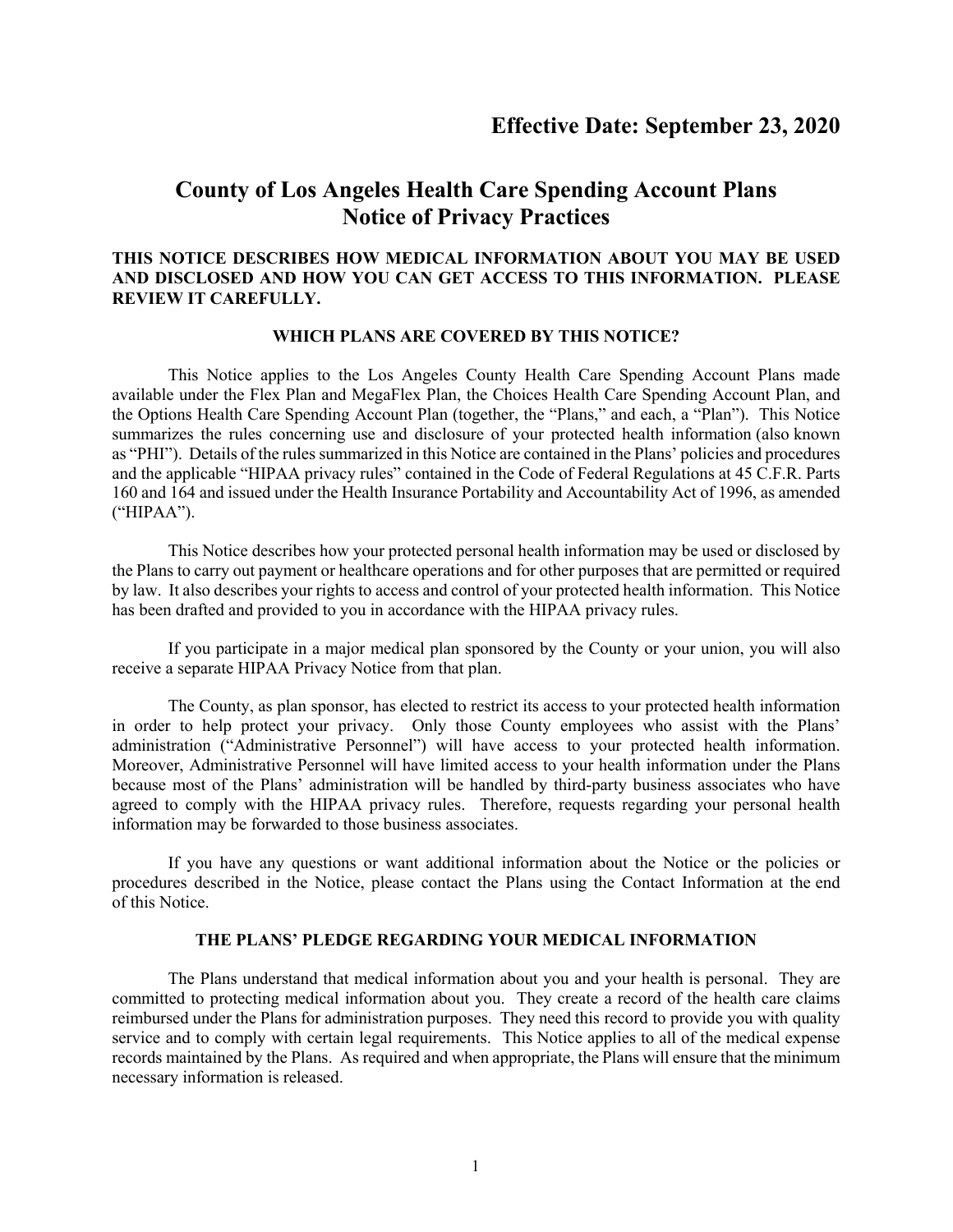# **THE PLANS HAVE A LEGAL DUTY TO PROTECT YOUR HEALTH INFORMATION**

The Plans are required by law to: (1) keep your medical information, also known as "protected health information" or "PHI," private; (2) give you this Notice of the Plans' legal duties and privacy practices with respect to your PHI; (3) notify affected individuals after a breach of unsecured PHI; (4) follow the terms of the Notice that is currently in effect; and (5) communicate to you any future changes to this Notice.

# **USES AND DISCLOSURES OF YOUR PROTECTED HEALTH INFORMATION THAT DO NOT REQUIRE YOUR AUTHORIZATION**

The following categories describe different ways that the Plans may use and disclose PHI. Not every use or disclosure in a category will be listed. However, all of the ways the Plans are permitted to use and disclose PHI will fall within one of the categories.

## Payment Activities

The Plans may use or disclose your PHI for the purposes of obtaining premium payments or to determine what benefits are owed to you under the plan. These "payment activities" include, but are not limited to: coverage and eligibility determinations, claims review, assisting you with inquiries or disputes, collecting premiums, and undertaking utilization review activities. For example, a Plan may use information that you submit with your claim to determine whether you are entitled to reimbursement for a particular medical procedure or service. Your PHI also may be disclosed to insurance providers or thirdparty administrators to coordinate benefits with respect to a particular claim.

## Healthcare Operations

The Plans may use or disclose your PHI to support the Plans' management and administrative functions. These functions include, but are not limited to: processing transactions, auditing functions, assisting affiliates and business associates with management/administration on behalf of the Plans, complying with the HIPAA privacy rules, and providing a participant or beneficiary treatment alternative information or other health-related benefits and services. For example, the Plans may use or disclose your PHI: (i) to provide you with information about a disease management program; (ii) to respond to a customer service inquiry from you; (iii) in connection with fraud and abuse detection and compliance programs; or (iv) to survey you concerning how effectively the Plans are providing services, among other issues.

## Treatment

The Plans do not provide medical treatment directly but may use or disclose your PHI to provide, coordinate, or manage your health care and related services. This includes the coordination or management of your health care with a third party. The Plans may disclose your PHI, as necessary, to a health care provider (such as a specialist, pharmacist, or laboratory) who is involved in your care. For example, the Plans may disclose information on drugs that you have been prescribed to a pharmacist to identify potential interactions.

# Business Associates

The Plans may use or disclose your PHI when they contract with service providers – called "business associates" – to perform various functions on behalf of the Plans. For example, the Plans may contract with a third-party administrator to perform the administrative functions necessary to pay your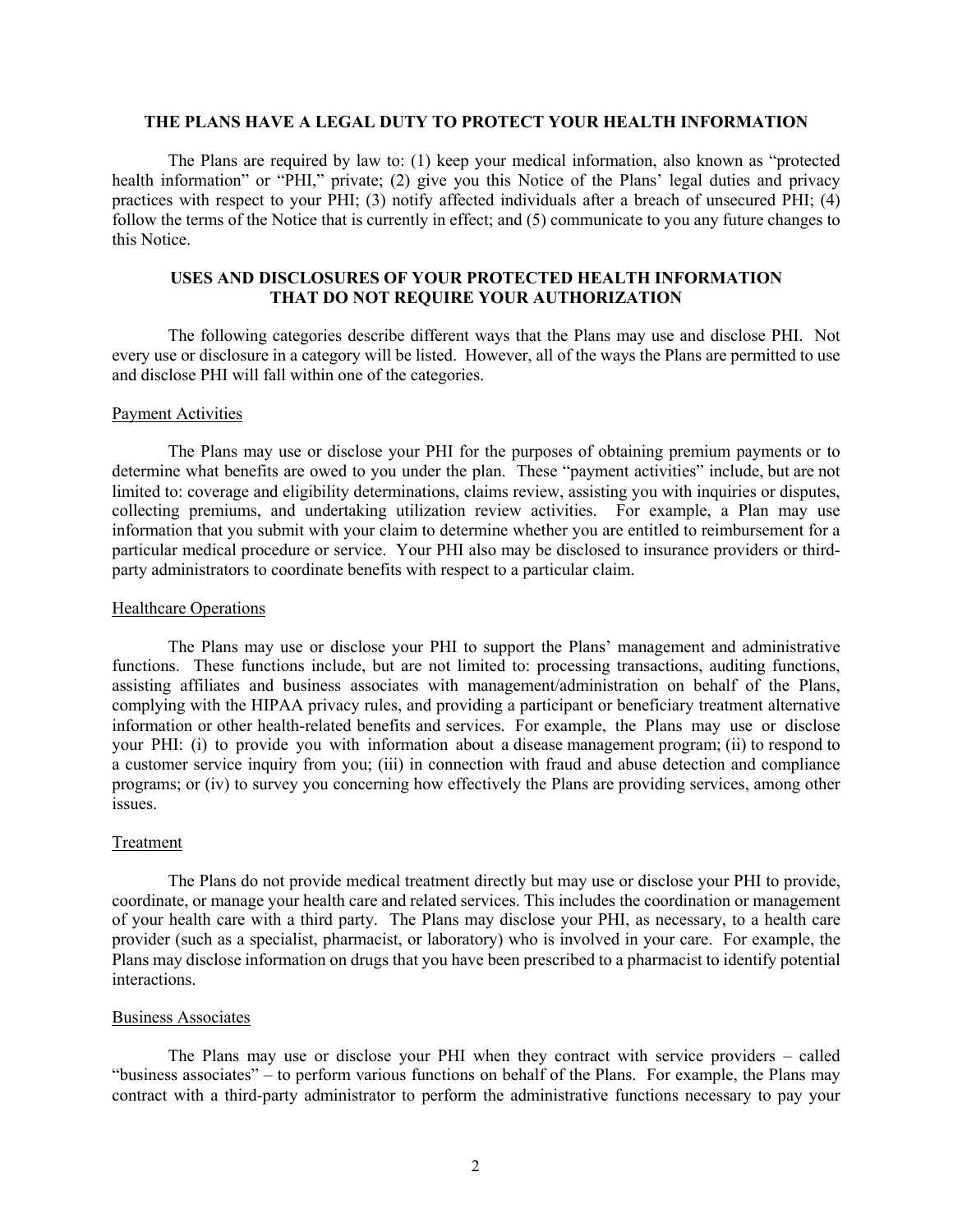medical claims. To perform these functions or to provide the services, business associates may receive, create, maintain, use, and disclose PHI, but only after the Plans and their respective business associate(s) agree in writing to contract terms requiring the business associate(s) to appropriately safeguard your information.

## Organized Health Care Arrangement

The Plans, other group health plans sponsored by the County of Los Angeles, and each of the insurance companies and HMOs that those group health plans may contract with, are part of an "organized health care arrangement" or "OHCA." Members of an OHCA may share your PHI with each other to carry out payment activities or health care operations described above.

# Other Covered Entities

The Plans may use or disclose your PHI to other health plans, health care providers, and health care clearinghouses that are covered by the HIPAA privacy rules (called "covered entities") for certain treatment activities, payment activities or health care operations. For example, the Plans may disclose your protected health information to a health care provider when needed by the provider to render treatment to you, and the Plans may disclose PHI to another covered entity for payment activities or to conduct health care operations in the areas of quality assessment and improvement activities, population-based activities relating to improving health or reducing health care costs, case management, conducting training programs, accreditation, certification, licensing or credentialing, or health care fraud and abuse detection or compliance. This also means that the Plans may disclose or share your PHI with other health care programs or insurance carriers in order to coordinate benefits if you or your family members have other health insurance or coverage (such as coverage under Medicare, other County-sponsored plans, or plans sponsored by another employer).

# Plan Sponsor

The Plans may disclose your PHI to the plan sponsor (the County) when it is performing administration functions for the Plans, including to assist you with appeals. As indicated above, only Administrative Personnel will have access to your PHI.

#### Disclosures to You or Your Personal Representative

The Plans will disclose to you or your personal representative most of your PHI when you request access to this information. The Plans will disclose your PHI to an individual who has been designated by you as your personal representative or who has qualified for such designation in accordance with relevant law. Prior to such a disclosure, however, the Plans must be given written documentation that supports and establishes the basis for the personal representation. The Plans may elect not to treat the person as your personal representative if there is a reasonable belief that you have been, or may be, subjected to domestic violence, abuse, or neglect by such person or treating such person as your personal representative could endanger you, and the Plans' administrator determines, in the exercise of its professional judgment, that it is not in your best interest to treat the person as your personal representative.

# Individuals Involved in Your Care or Payment for Your Care

The Plans may disclose your PHI to a friend or family member who is involved in the payment or submission for claims reimbursement from the Plans, provided that you agree to this disclosure, or we give you an opportunity to object to this disclosure. The Plans also may disclose your information to an entity assisting in a disaster relief effort so that your family can be notified about your condition, status, and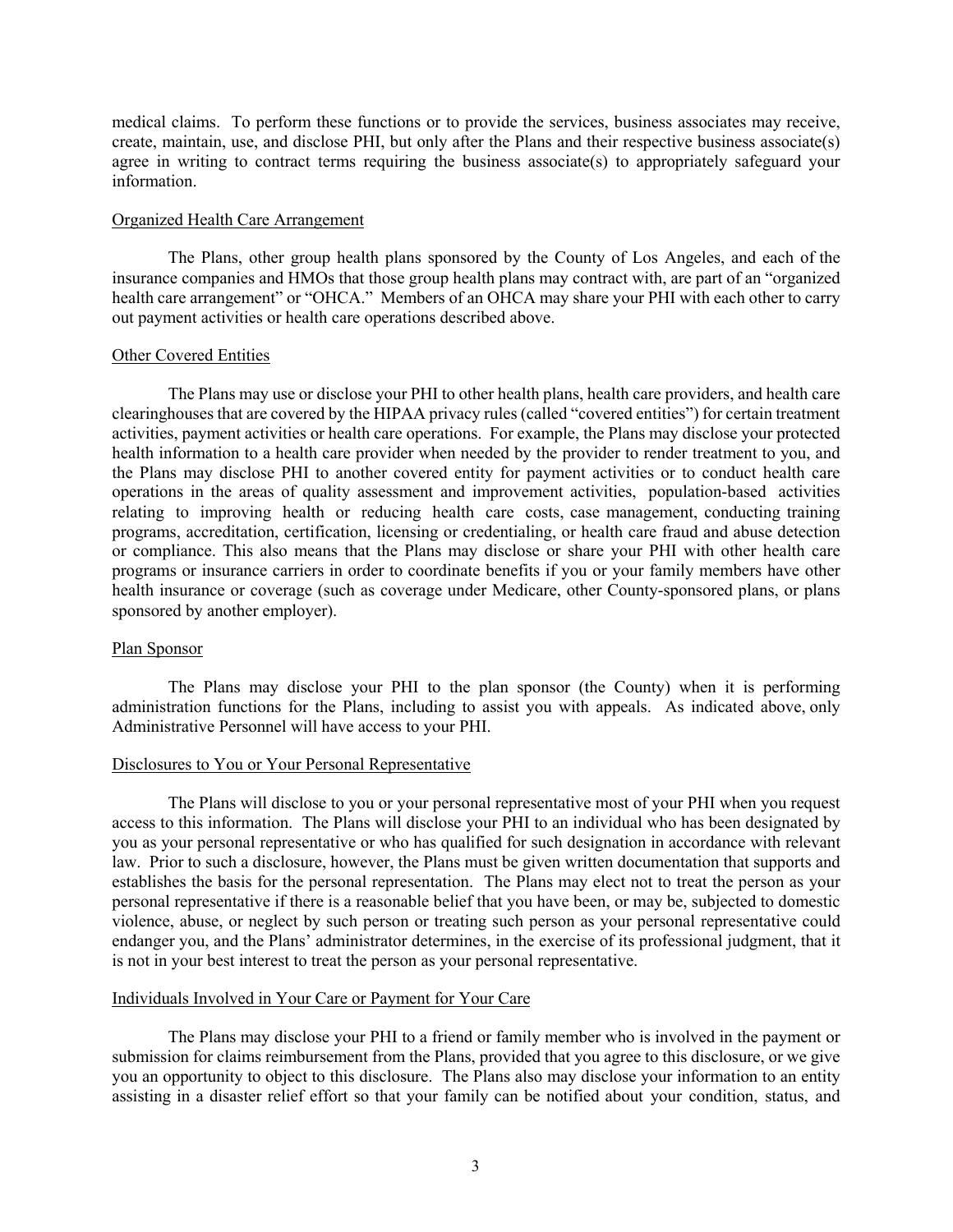location. However, if you are not available or are unable to agree or object, the Plans' administrator will use its professional judgment to decide whether this disclosure is in your best interests.

## As Required By Law

The Plans may use or disclose your PHI when required to do so by federal, state, or local law.

# Lawsuits and Disputes

The Plans may disclose your PHI in the course of any judicial or administrative proceeding in response to a court or administrative order. The Plans may also disclose your PHI in response to a subpoena, discovery request, or other lawful process, but only if efforts have been made to tell you about the request (which may include written notice to you) or to obtain an order protecting the PHI requested.

#### Law Enforcement

The Plans may disclose PHI to government law enforcement agencies in the following circumstances: (1) as required by certain laws, such as those requiring the reporting of certain wounds and physical injuries; (2) in response to a court order, warrant, subpoena, summons, or similar process issued by a court; (3) to identify or locate a suspect, fugitive, material witness or missing person; (4) if you are a victim of a crime, under certain limited circumstances, and the Plans are unable to obtain your agreement; (5) about a death that may be the result of criminal conduct; and (6) in emergency circumstances to report a crime; the location of the crime or victims; or the identity, description, or location of the person who committed the crime.

#### Abuse, Neglect, or Domestic Violence

As required or authorized by law, if the Plans believe you have been a victim of abuse, neglect, or domestic violence, they may disclose your PHI to a governmental entity authorized to receive such information.

#### To Avert a Serious Threat to Health and Safety

The Plans may use or disclose your PHI when necessary to prevent a serious threat to your health and safety or the health and safety of the public or another person. Any disclosure, however, would be to someone reasonably able to help prevent the threat.

## Public Health Risks

The Plans may use or disclose your PHI for public health activities, such as those aimed at preventing or controlling disease, preventing injury or disability, and reporting the abuse or neglect of children.

#### Workers' Compensation

The Plans may disclose your PHI for workers' compensation or similar programs. These programs provide benefits for work-related injuries or illness.

# Organ and Tissue Donation

The Plans may use or disclose your PHI to organizations that handle organ procurement or organ, eye, or tissue transplantation or to an organ donation bank, as necessary to facilitate organ or tissue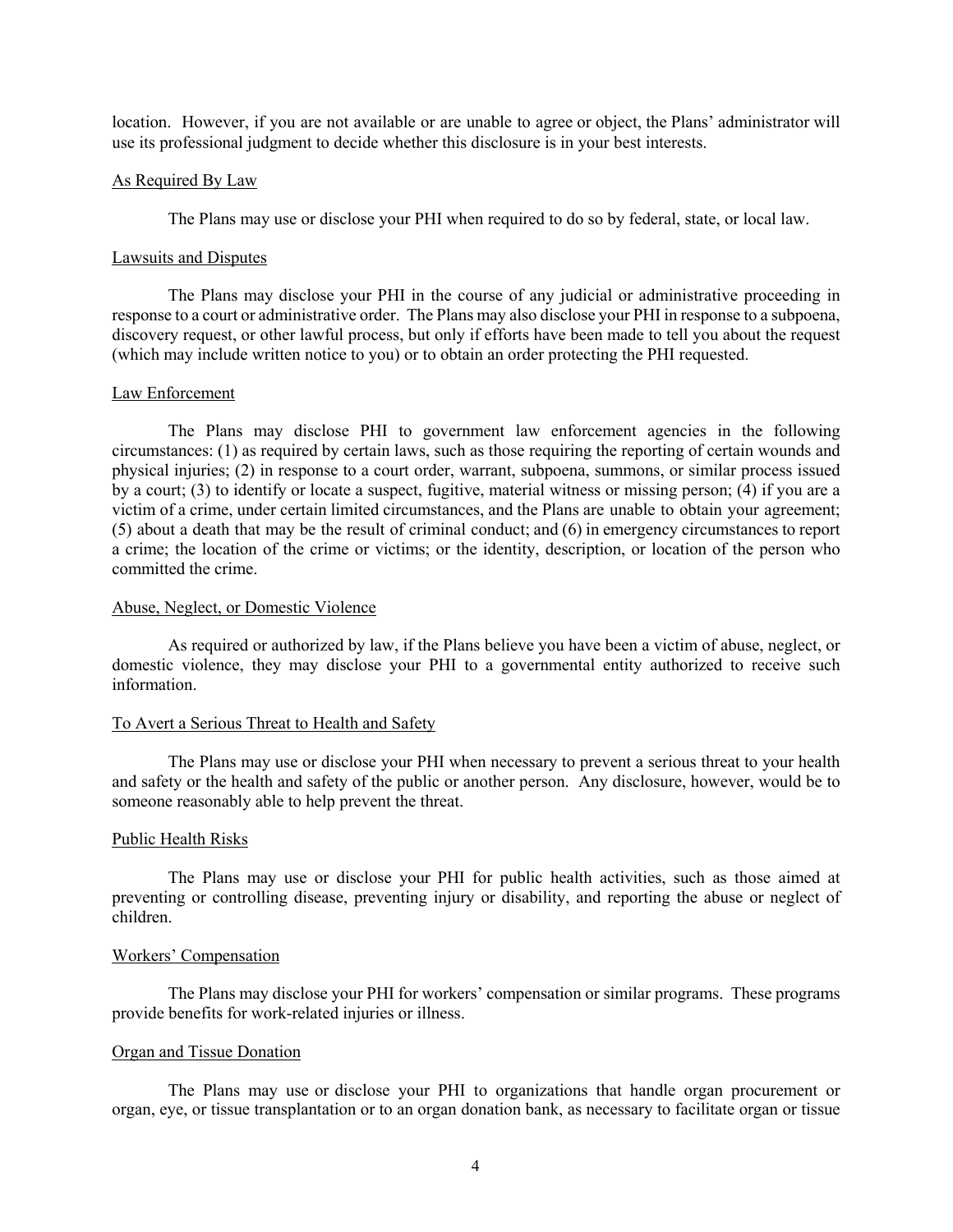donation and transplantation.

## Health Oversight Activities

The Plans may disclose your PHI to a health oversight agency for activities authorized by law. These oversight activities include, for example, audits, investigations, inspections, and licensure. These activities are necessary for the government to monitor the health care system, government programs, and compliance with civil rights laws.

#### Coroners, Medical Examiners, and Funeral Directors

The Plans may disclose PHI to a coroner or medical examiner. This may be necessary, for example, to identify a deceased person or determine the cause of death. We may also disclose PHI to funeral directors as necessary to carry out their duties.

# Specific Government Functions

*Military Personnel.* If you are a member of the armed forces, the Plans may use or disclose your PHI as required by military command authorities. The Plans may also use or disclose PHI about foreign military personnel to the appropriate foreign military authority.

*National Security and Intelligence*. The Plans may disclose your PHI to authorized federal officials for intelligence, counterintelligence, and other national security activities authorized by law. The Plans also may disclose your PHI to authorized federal officials so they may provide protection to the President, other authorized persons, or foreign heads of state or conduct special investigations.

*Inmates.* If you are an inmate or under the custody of a law enforcement official, the Plans may disclose your PHI to the correctional institution or law enforcement official. This disclosure would be necessary (1) for the institution to provide you with health care; (2) to protect your health and safety or the health and safety of others; or (3) for the safety and security of the correctional institution.

## Disclosures to the Secretary of the U.S. Department of Health and Human Services

The Plans are required to disclose your PHI to the Secretary of the U.S. Department of Health and Human Services when the Secretary is investigating or determining the Plans' compliance with the HIPAA privacy rule.

# **USES AND DISCLOSURES OF YOUR PROTECTED HEALTH INFORMATION THAT REQUIRE YOUR AUTHORIZATION**

The following categories describe uses and disclosures of your PHI that require your authorization.

## Marketing

The Plans must obtain an authorization for the use or disclosure of PHI that is used for marketing purposes, unless the communication is face-to-face or is a small, promotional gift.

#### Sale of PHI

The Plans must obtain an authorization for any disclosure that is a sale of PHI.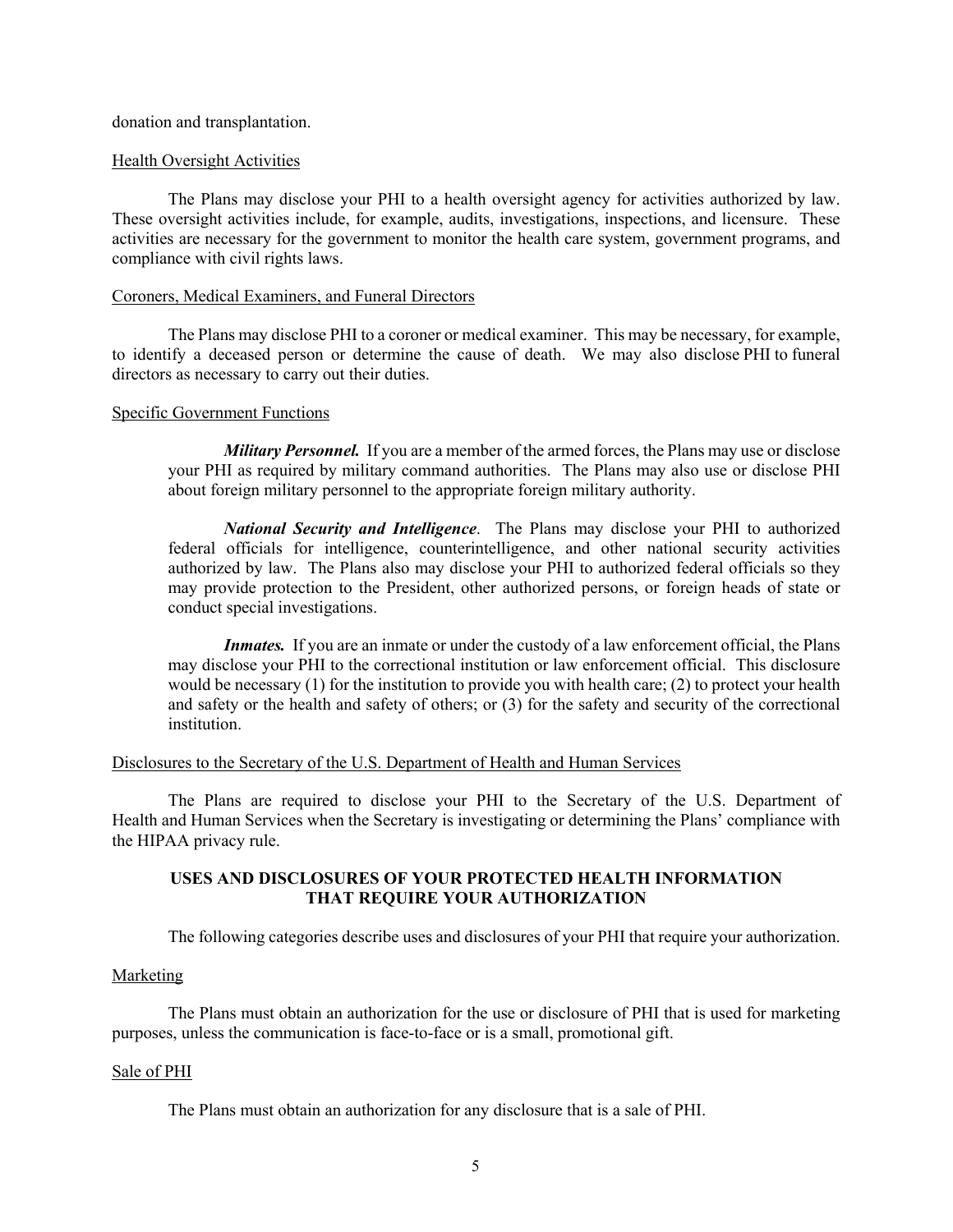#### Other Uses and Disclosures

Other uses and disclosures of your PHI not covered by this Notice or the laws that apply to the Plans will be made only with your written authorization. If you provide the Plans authorization to use or disclose your PHI, you may revoke that authorization, in writing, at any time. If you revoke your authorization, the Plans will no longer use or disclose your PHI for the reasons covered by the authorization. However, the revocation will not be effective for information that the Plans have used or disclosed in reliance on the authorization.

## **RIGHTS REGARDING YOUR PHI**

You have the following rights regarding your PHI in the Plans' records:

## Right to Inspect and Copy

With certain exceptions, you (or your personal representative) have the right to inspect and copy your PHI that may be used to make decisions about your Plan benefits.

To inspect and copy PHI that may be used to make decisions about you, you must submit your request in writing. Upon request to the Department of Human Resources (DHR), Employee Benefits Division (see Contact Information at the end of this Notice), a form will be provided to you for this request. If you request a copy of your PHI, the Plan may charge a fee for the costs of copying, mailing or other supplies associated with your request. If you are denied access, you will be told, in writing, the reason for the denial and, if applicable, how you may seek review. If DHR does not maintain the PHI you are requesting, they will notify you where to direct the request for access.

#### Right to an Accounting of Disclosures

You have the right to request an accounting of certain disclosures a Plan has made of your PHI. This list includes disclosures *other than* those made by the Plan in connection with treatment, payment activities, or health care operations and certain disclosures permitted or required under the HIPAA privacy regulations.

To request this accounting of disclosures, ask for a *Request for an Accounting of Disclosures* form, and complete and submit this form to the Plan contact listed at the end of this Notice. The completed form must include a time period for the disclosures that you are requesting, which may not be longer than six years prior to the date of your request. The first list you request within a 12-month period will be free. For additional lists, the Plan may charge you for the costs of providing the list. The Plan will notify you of the cost involved and you may choose to withdraw or modify your request at that time before any costs are incurred.

# Right to Request Restrictions

You have the right to request that a Plan follow additional, special restrictions when using or disclosing your PHI for payment or health care operations, such as reimbursement of your claimed expenses. You also have the right to request that a Plan follow additional, special restrictions when using or disclosing your PHI to someone who is involved in your care or payment for your care, like a family member or friend. For example, you could ask that we not use or disclose information about a surgery that you had.

**The Plans are not required to agree to your request**. If the Plan agrees to the requested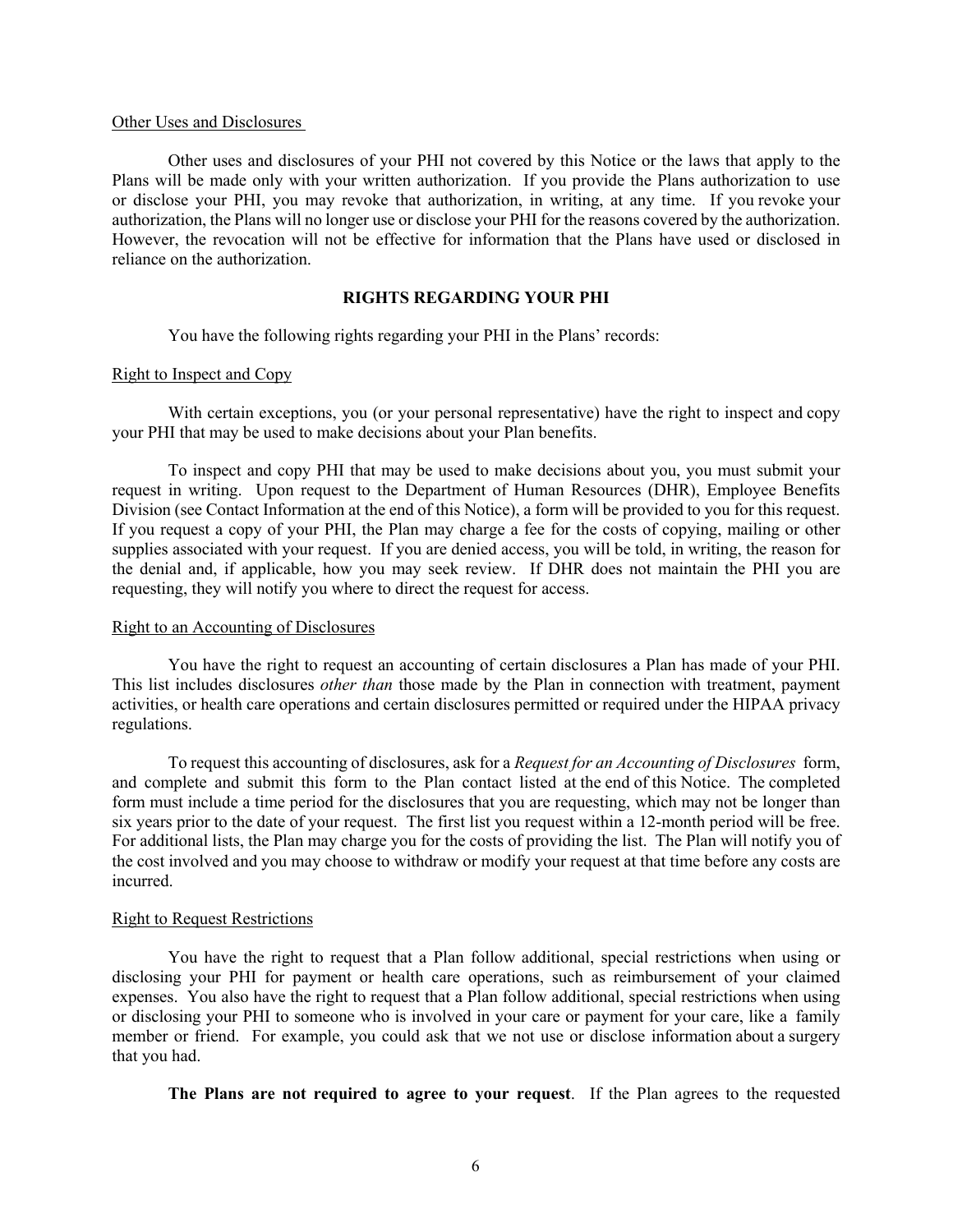restriction, it will comply with your request unless the information is needed to provide you emergency treatment.

To request restrictions, ask for a *Request for Additional Restrictions on Use or Disclosure of Protected Health Information* form, and complete and submit this form to the Plan contact listed at the end of this Notice. In your request, you must include: (1) what information you want to limit; (2) whether you want to limit our use, disclosure, or both; and (3) to whom you want the limits to apply, for example, disclosures to your spouse.

## Right to Request Confidential Communications

You have the right to request that the Plan communicate with you about your Plan claims in a specific way or at a specific location. For example, you can ask that the Plan only contact you at work or by mail.

To request confidential communications, ask for a *Request to Receive Confidential Communications by Alternative Means or at Alternative Locations* form, and complete and submit this form to the Plan contact listed at the end of this Notice. Your request must specify how or where you wish to be contacted. It must also state that the disclosure of all or part of the PHI in a manner inconsistent with your request would put you in danger. **The Plan will accommodate a request for confidential communications that is reasonable and that states that the disclosure of all or part of your protected health information could endanger you**.

## Right to Correct or Update Your Health Information

If you believe that there is a mistake in your information or that a piece of important information is missing, you have the right to request that the Plan correct the existing information or add the missing information. Your request and your reason for the request must be submitted in writing to the Plan contact listed at the end of this Notice.

Each request will be carefully considered. If your request is approved, the appropriate change will be made to your information, you will be told that it has been done, and all appropriate individuals who need the information will be informed. You also will be notified if your request is denied.

## Right to Receive a Copy of this Notice

You may request a paper copy of this Notice from the Plans at any time, even if you previously agreed to receive it electronically.

# **CHANGES TO THIS NOTICE**

The Plans reserve the right to change the terms of this Notice. The Plans reserve the right to make the revised or changed Notice effective for medical information the Plans already have about you as well as any information the Plans receive in the future. The Plans will post a copy of the current Notice on the DHR website, http://employee.hr.lacounty.gov/benefits-2/. The Notice will contain on the first page, in the top right-hand corner, the effective date. If there is a material revision to this notice, the Plans will post or distribute a copy to participants within 60 days after the revision is made. At least every year, DHR will notify current Plan participants of the availability of the Notice and how to obtain the Notice.